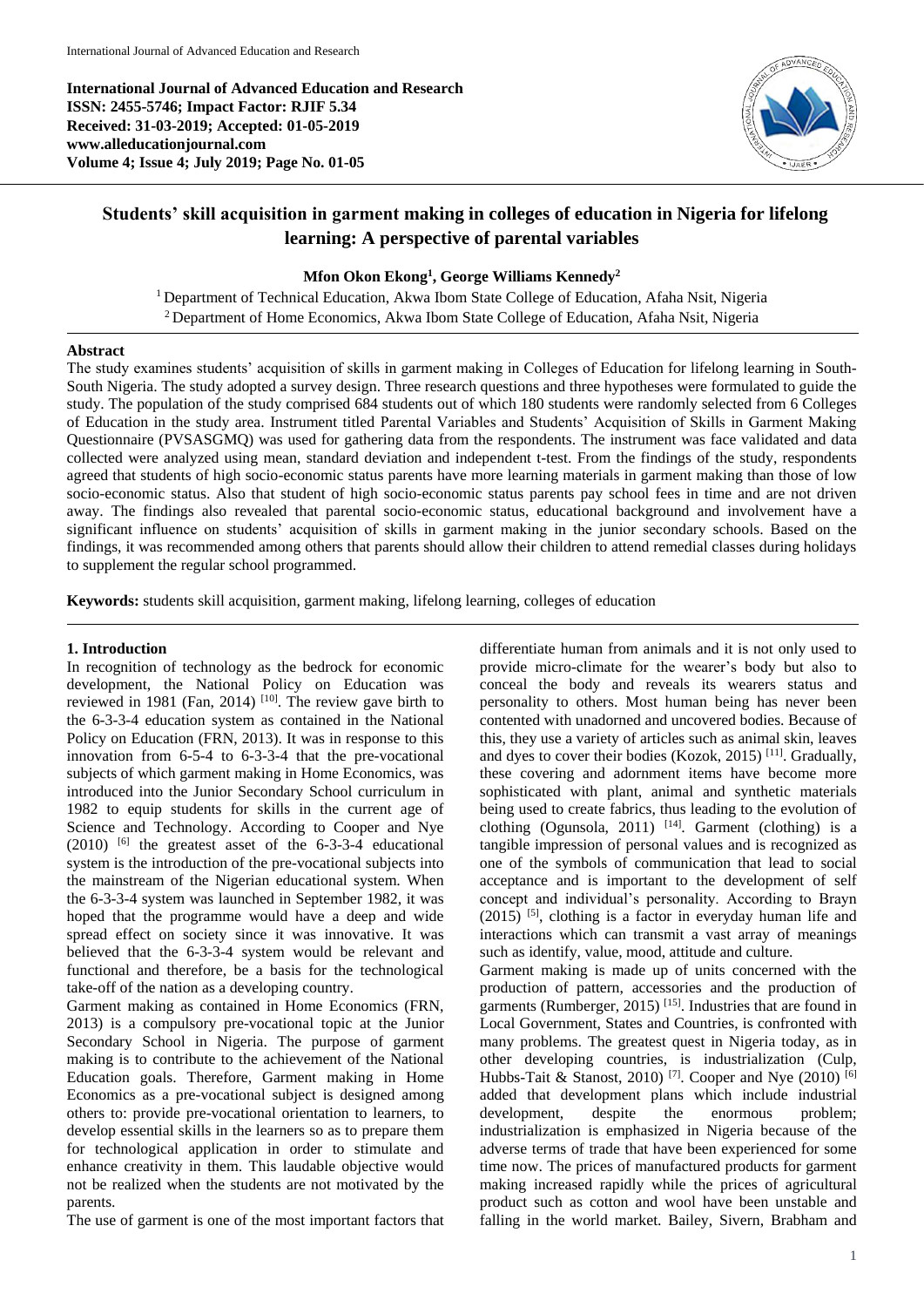Ross  $(2014)$  <sup>[3]</sup> argued that industrialization will led to greater employment opportunities for school- leavers. Ogunsola  $(2011)$ <sup>[14]</sup> posited that with growth employment in garment making industries, people are likely to have employment because of these industries, despite all odds, people have to buy garment (clothes). Rumberger (2015) [15], maintained that vocational guidance which used to be the prerogative of the parent no longer command such influence, because of the change and dynamic of socioeconomic condition in the country. Culp, Hubbs-Tait and Stanost  $(2010)$ <sup>[7]</sup> stated that though parent motive to their children are to expose them to acquisition of skills in many areas which garment making is one of them, they further added that through parent influence and education, children can be exposed to values, attitudes, and feelings for learning skills. According Onywejiaku (2015), the family has profound back up to their children on the evaluative aspect of their development including being industrious and judgmental of which occupation to pursue. Nwadinigwe  $(2012)$ <sup>[13]</sup> added that a child desires his satisfaction and dissatisfaction, and his sense of value is influenced by the educational status of contact, it determines not only the individual responsibility but also his vocational interest.

A child learning skills in accordance with the value of family according to Abdullahi  $(2011)$ <sup>[1]</sup> could benefit from occupational learning skills of the parents. Children raised in home dominated by certain skills or acquiring the skills, occupation are likely to be influenced by that occupation (Elechi, 2013) [8] . The research delves deeply into the contribution of parent to their children to acquire skills of garment making in the state. According to Elechi (2013)<sup>[8]</sup>, the acquisition of skills in garment making of a school child in any school can be attributed to parental variables. Parental variables and the quality of education of any given nation or state, to a large extent, determine the development status of that nation or state as the case may be. Any interactive activity between a teacher and the student is expected to produce learning outcomes in the learners and when such an activity failed to produce a change in behaviour in the learners then, there is a problem. Hence parental variables present a major subject matter in teaching and learning of garment making in Home Economics.

Parental variables are those distinguished features or attributes usually categorized into physical, functional and operational which can bring about effective students acquisition of skills in garment making. The explanations for good or poor student's acquisition of skills have been quite exhaustive, yet controversy still exists among scholars as to what contribute to student's poor skills acquisition in garment making.

Parental variables are strong determinants of students' skills acquisition in garment making in junior secondary schools. Scholars and researchers generally are in agreement that the parental variables, which include parents' educational background, perform a greater critical role in educational performance than other variables. For students' to be able to make connection between what is taught in schools and its implication in problem solving in real life, parents have to be effective in their motivation.

The country's manpower development depends greatly on parental variables which include educational background, socio-economic status and involvement. It is against this

background that this project seeks to examine parental variables and students' acquisition of skills in garment making in selected secondary schools in Colleges of Education for lifelong learning in South-South Nigeria.

### **2. Statement of the Problem**

The problem of garment making has implication for national development. In every society, the quality of clothes and ones appearance to work and their degree of job satisfaction contribute directly or indirectly to economic stability and smooth ruining of affairs of the nation (Mkpughe, Igberadja, 2016) [12] . Generally, jobs now in our society have different types of uniform which are materials made by garment making industries in the society based on the job type that require different uniform with different style and pattern of dressing today. Alade, Nwadinigwe and Victor (2014) [2] stated that the problem of garment making in our society is based on the child personal interest and learning ability. It also has to do with the parental income, educational background and occupation. Nwadinigwe (2012)<sup>[13]</sup> added that the primary motive behind the pursuit of various occupations and income of the family is the fundamental human need to make ends meet and to satisfy needs. He further stated that the education background of the parent is one of the factors that influence the child learning ability about garment making. A number of those factors tends to impact more strongly than others, it is true that there is some form of interest and interaction among them where one modifies the other, some of these variables are psychologically and biologically rooted, others have socioeconomic undertones still, it is not common for individual to get into garment making by chance (Cooper & Nye, 2010) [6] . Therefore this study investigates the influence of parental variables and students' acquisition of skills in garment making in Colleges of Education for lifelong learning in South-South Nigeria.

# **3. Purpose of the Study**

The purpose of the study is to find out the extent to which parental variables influence the students' acquisition of skills in garment making in Colleges of Education for lifelong learning in South-South Nigeria. Specifically, the study sought to find out whether:

- 1. Parental socio-economic status influences students' acquisition of skills in garment making.
- 2. Parents' level of education influences the students' acquisition of skills in garment making.
- 3. Parents' involvement in garment making influences the students' acquisition of skills in garment making.

# **4. Research Questions**

The following research questions were formulated to assist the set objectives:

- 1. To what extent does parental socio-economic status influence students' acquisition of skills in garment making in Colleges of Education in South-South Nigeria?
- 2. To what extent does parents' level of education influence students' acquisition of skills in garment making?
- 3. How does parents' involvement in garment making influence student acquisition of skills in garment making in Colleges of Education in South-South Nigeria?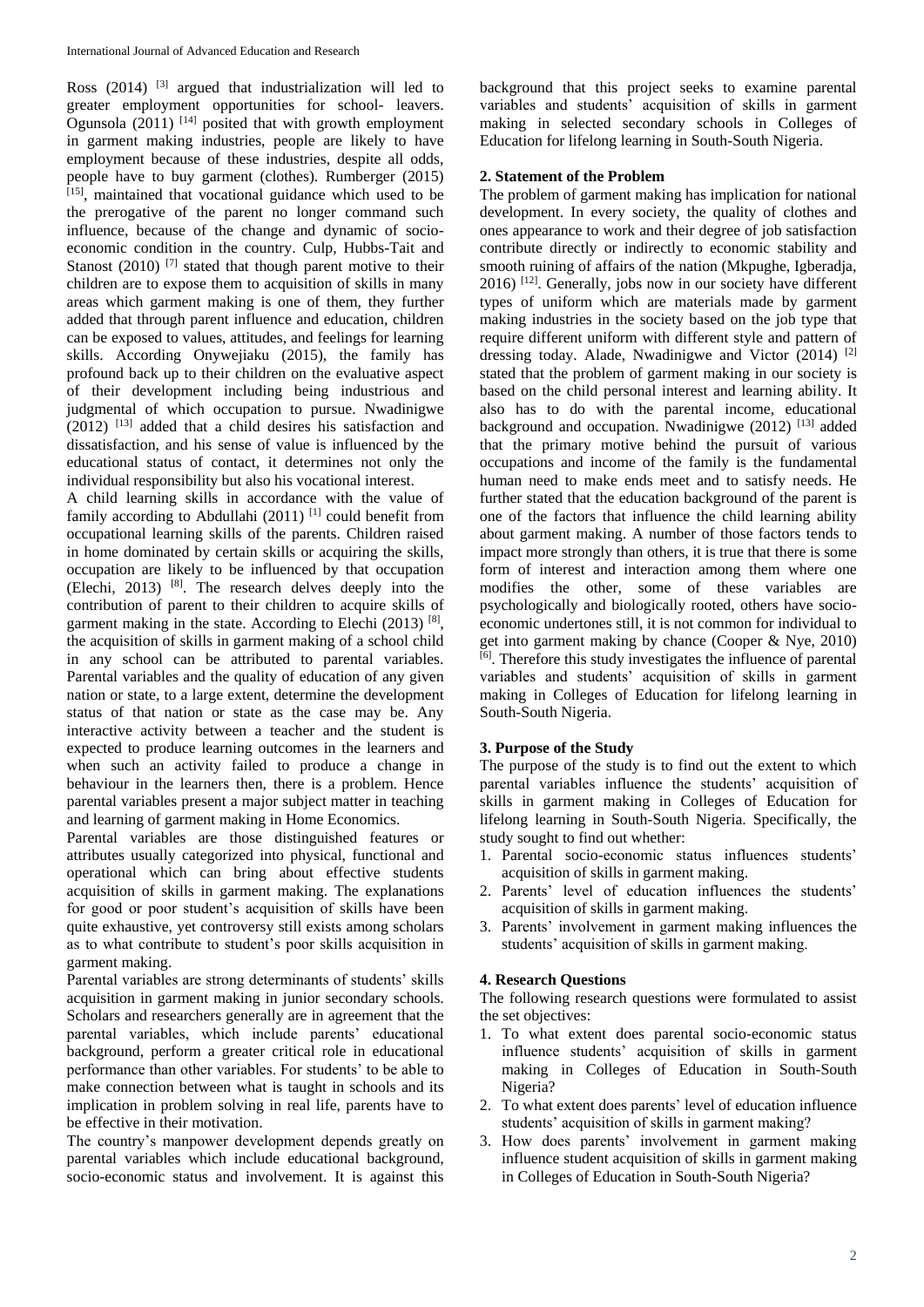# **5. Hypotheses**

The following hypotheses were formulated to guide the study

- 1. There is no significant influence on students' acquisition of skills in garment making by parental socio-economic status in Colleges of Education in South-South Nigeria.
- 2. There is no significant influence on students' acquisition of skills in garment making by parents' level of education in Colleges of Education in South-South Nigeria.
- 3. There is no significant influence on students' acquisition of skills in garment making by parents' involvement in Colleges of Education in South-South Nigeria.

# **6. Methodology**

The research adopted a survey design to investigate factors influencing students' acquisition of skills in garment making in Colleges of Education in South-South Nigeria.

The population of this study comprised of 684 students offering garment as a course making in Vocational Technical Education in six (6) Colleges of Education in South-South Nigeria. In order to avoid cumbersome data and ensure clarification of result, the study adopted random sampling technique in selecting thirty (30) students in each of the schools.

Questionnaires were given to the students with explanation on how to respond to the items. After a period of two hours, the researcher went round to collect the completed questionnaire. A total of one hundred and eighty (180) questionnaires were given to the respondents and all the questionnaires were completed and returned.

The instrument used in collecting the needed information for the study was questionnaire titled "Parental Variables and Students' Acquisition of Skills in Garment Making Questionnaire (PVSASGMQ). The questionnaire contained fifteen (15) items and adopted a four (4) point scoring scale of Strongly Agreed (SA), Agreed (A), Disagreed (D) and Strongly Disagreed (SD). The questionnaires were administered personally by the researcher to the respondents in their respective secondary schools.

Mean, standard deviation and independent t-test were used in analyzing the data collected for the study and respondents with the highest mean were considered as agreed.

# **7. Data Analysis and Discussion of Findings Research Question 1**

To what extent does parental socio-economic status influence students' acquisition of skills in garment making in Colleges of Education for lifelong learning in South-South Nigeria?

Table 1: Parental socio-economic status and students' acquisition of skills in garment making in Colleges of Education for lifelong learning in South-South Nigeria

|                  | Parental socio-economic status and students' acquisition of skills                                                                       |      | <b>Male</b> | <b>Female</b> |           |        |
|------------------|------------------------------------------------------------------------------------------------------------------------------------------|------|-------------|---------------|-----------|--------|
| S/N              | in garment making.                                                                                                                       | Х    | <b>SD</b>   |               | <b>SD</b> | DEC.   |
| 1.               | Students of high socio-economic status parents have more learning<br>materials in garment making than those of low socio-economic status | 3.49 | 0.84        | 3.16          | 0.71      | Agreed |
| 2.               | Students of high socio-economic status parents pay school fees in<br>time and are not driven away                                        | 3.42 | 0.89        | 3.09          | 0.86      | Agreed |
| 3.               | High socio-economic status of parents motivates students to learn<br>garment making better                                               | 3.14 | 0.77        | 3.42          | 0.81      | Agreed |
| $\overline{4}$ . | Students of high socio-economic status parents are always alternative<br>in garment making class than those of low socio-economic status | 3.52 | 0.82        | 3.33          | 0.74      | Agreed |
| 5.               | Students of high socio-economic status parents always arrange extra<br>lesson in garment making for their children                       | 3.36 | 0.73        | 3.18          | 0.69      | Agreed |
|                  | <b>Cluster mean</b>                                                                                                                      | 3.39 | 0.81        | 3.24          | 0.76      | Agreed |

The data presented in Table 1 revealed that all the items have mean score of 3.09 and above with cluster mean of 3.39 for males and 3.24 for females respondents on a fourpoint rating scale which indicate that the respondents agreed that all the items of parental socio-economic status influence students' acquisition of skills in Colleges of Education for

lifelong learning in South-South Nigeria.

# **Research question 2**

To what extent does parental educational status influence students' skills acquisition in garment making in Colleges of Education for lifelong learning in South-South Nigeria?

**Table 2:** Parental educational background and students' skills acquisition in Colleges of Education for lifelong learning in South-South Nigeria

|              |                                                                                     | <b>Male</b> |           | Female |           |               |
|--------------|-------------------------------------------------------------------------------------|-------------|-----------|--------|-----------|---------------|
| S/N          | Parental educational background and students' skills acquisition in garment         |             | <b>SD</b> |        | <b>SD</b> | DEC.          |
|              | Students of educated parents always go to school early                              | 3.48        | 0.92      | 3.38   | 0.77      | Agreed        |
| $\sim$       | Students of educated parent show more commitment in their study of garment making   | 3.19        | 0.80      | 3.42   | 0.92      | Agreed        |
| $\mathbf{r}$ | Educated parents always assist their wards in home work in garment making           | 3.11        | 0.87      | 3.33   | 0.69      | Agreed        |
| 4.           | Educated parents always show more commitment in their wards' academic progress      | 3.26        | 0.85      | 3.05   | 0.82      | Agreed        |
|              | Students of educated parents always make good use of educational material they have | 3.20        | 0.67      | 3.10   | 0.85      | Agreed        |
|              | Cluster mean                                                                        | 3.25        | 0.84      | 3.36   | 0.81      | <b>Agreed</b> |

The data presented in Table 2 revealed that all the items have mean score of 3.05 and above with cluster mean of 3.25 for males and 3.36 for females respondents on a fourpoint rating scale which indicate that the respondents agreed

that all the items of parental educational status influence students' skills acquisition in garment making in Colleges of Education for lifelong learning in South-South Nigeria.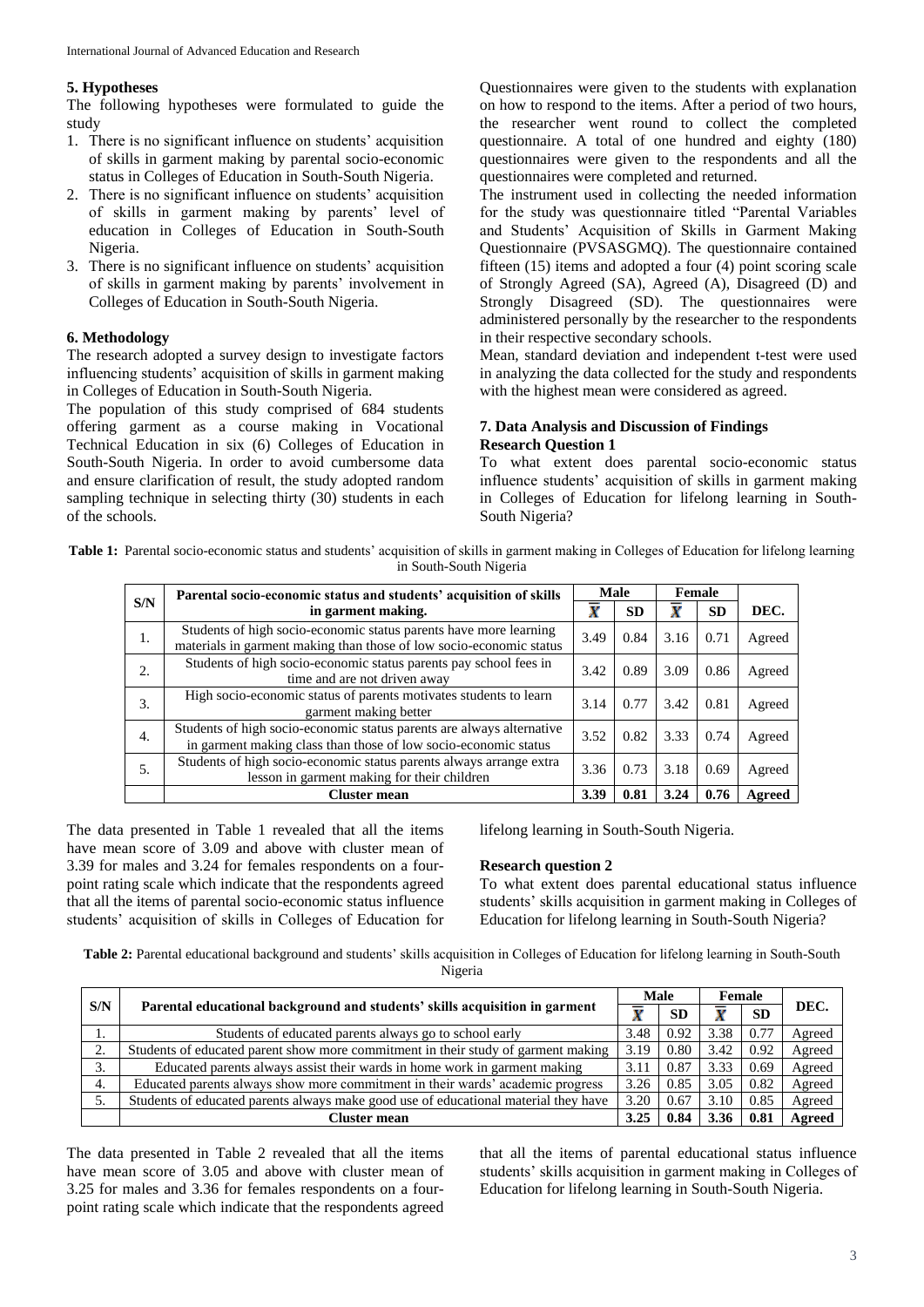#### **Research Question 3**

What is the influence of parental involvement on students'

acquisition of skills in garment making in Colleges of Education for lifelong learning in South-South Nigeria?

**Table 3:** Parental involvement on students' acquisition of skills in garment making in Colleges of Education for lifelong learning in South-South Nigeria

|     |                                                                                             | <b>Male</b> |           | Female |           |               |
|-----|---------------------------------------------------------------------------------------------|-------------|-----------|--------|-----------|---------------|
| S/N | Parental involvement on students' acquisition of skills in garment making                   | w           | <b>SD</b> |        | <b>SE</b> | DEC.          |
| ı.  | Students who are assisted in home work by parents perform better in garment making          | 3.20        | 0.85      | 3.09   | 0.83      | Agreed        |
| ◠   | Students whose parents discuss about school with them perform better in garment making      | 3.08        | 0.89      | 3.22   | 0.81      | Agreed        |
| 3.  | Students whose parents attend PTA meetings pay more attention skills in garment making      | 3.30        | 0.88      | 3.45   | 0.76      | Agreed        |
| 4.  | Students whose parents visit them in school show more commitment in learning garment making | 3.49        | 0.72      | 3.33   | .20       | Agreed        |
|     | Students whose parents are not involved in their education are often truant.                | 3.42        | .02       | 3.38   | 0.89      | Agreed        |
|     | Cluster mean                                                                                | 3.30        |           | 3.29   | 0.96      | <b>Agreed</b> |

The data presented in Table 3 revealed that all the items have mean score of 3.08 and above with cluster mean of 3.36 for males and 3.25 for females respondents on a fourpoint rating scale which indicate that the respondents agreed that all the items of parental educational status influence students' skills acquisition in garment making in Colleges of Education for lifelong learning in South-South Nigeria.

#### **Hypothesis 1**

There is no significant influence on students' acquisition of skills in garment making by parental socio-economic status in Colleges of Education for lifelong learning in South-South Nigeria.

**Table 4:** Independent t-test Analysis on the influence of socioeconomic status of parents and students' acquisition of skills in garment making in Colleges of Education for lifelong learning in South-South Nigeria

| <b>Variable</b>                       |          |      | <b>SD</b>         | df | t <sub>cal</sub> | t <sub>crit</sub> | <b>Decision</b> |
|---------------------------------------|----------|------|-------------------|----|------------------|-------------------|-----------------|
| Male                                  | 100      |      | $3.39 \quad 0.81$ |    | 198 1.12 1.98    |                   | NS              |
| Female                                | 100      | 3.24 | 0.76              |    |                  |                   |                 |
| $\sim$ $\sim$<br>$\sim$ $\sim$ $\sim$ | $\cdots$ |      |                   |    |                  |                   |                 |

Note:  $NS = Not Significant$ 

Table 4 showed that the t-cal was 1.12 while the t-crit was 1.98. Since the t-cal was less than the t-critical at 198 degree of freedom, thus the null hypothesis of no significant difference between the responses of male and female students on the influence of socio-economic status of parents and students' acquisition of skills in garment making was therefore upheld.

#### **Hypothesis 2**

There is no significant influence on students' acquisition of skills in garment making by parents' level of education in Colleges of Education for lifelong learning in South-South Nigeria.

**Table 5:** Independent t-test Analysis on the influence of parents' level of education and students' acquisition of skills in garment making in Colleges of Education for lifelong learning in South-South Nigeria

| <b>Variable</b> |     |      | SD   | df | t <sub>cal</sub> | t <sub>crit</sub> | <b>Decision</b> |    |
|-----------------|-----|------|------|----|------------------|-------------------|-----------------|----|
| Male            | 100 |      | 0.84 |    | 198              | 0.83              | 1.98            | NS |
| Female          | 100 | 3.36 | 0.81 |    |                  |                   |                 |    |

Note: NS = Not Significant

Table 5 showed that the t-cal was 0.83 while the t-crit was 1.98. Since the t-cal was less than the t-critical at 198 degree of freedom, thus the null hypothesis of no significant difference between the responses of male and female students on the influence of parents' level of education and students' acquisition of skills in garment making was therefore upheld.

#### **Hypothesis 3**

There is no significant influence on students' acquisition of skills in garment making by parents' involvement in Colleges of Education for lifelong learning in South-South Nigeria.

**Table 6:** Independent t-test Analysis on the influence of parents' involvement and students' acquisition of skills in garment making in Colleges of Education for lifelong learning in South-South Nigeria

| <b>Variable</b>                                             |     |      | <b>SD</b> | df  | tcal | t <sub>crit</sub> | <b>Decision</b> |  |  |
|-------------------------------------------------------------|-----|------|-----------|-----|------|-------------------|-----------------|--|--|
| Male                                                        | 100 | 3.30 | 0.87      | 198 | 0.25 | 1.98              |                 |  |  |
| Female                                                      | 100 | 3.29 | 0.90      |     |      |                   | NS              |  |  |
| $\mathbf{X}$<br>$\mathbf{M}$<br>$\mathbf{v}$ . $\mathbf{v}$ |     |      |           |     |      |                   |                 |  |  |

Note:  $NS = Not Significant$ 

Table 6 showed that the t-cal was 0.25 while the t-crit was 1.98. Since the t-cal was less than the t-critical at 198 degree of freedom, thus the null hypothesis of no significant difference between the responses of male and female students on the influence of parents' involvement and students' acquisition of skills in garment making was therefore upheld.

#### **8. Discussion of research findings**

The result in research question 1, 2 and 3 revealed that respondents agreed that parental socio-economic status, educational background and involvement respectively influenced students' acquisition of skills in garment making. The responses indicate that students from parent with high socio-economic status perform well at schools. This finding is supported by the conclusion of various researchers who established a positive correlation between parental socioeconomic status and students' acquisition of skills in garment making (Fan, 2014)<sup>[10]</sup> and (Evans, 2014)<sup>[9]</sup>. Also, Kozok (2015) [11] assert that it has become well recognized that wealth and well-parent ensure their children's future by providing them a favorable learning environment, better education and relevant schools materials to motivate them for academic excellence.

Hypothesis 1, 2 and 3 revealed that there is no significant difference in the mean response of the respondents on the influence of parental socio-economic status, educational background and involvement respectively on students' acquisition of skills in garment making in Colleges of Education for lifelong learning in South-South Nigeria. The finding is in support of Brayn  $(2015)$  [5] who stated that